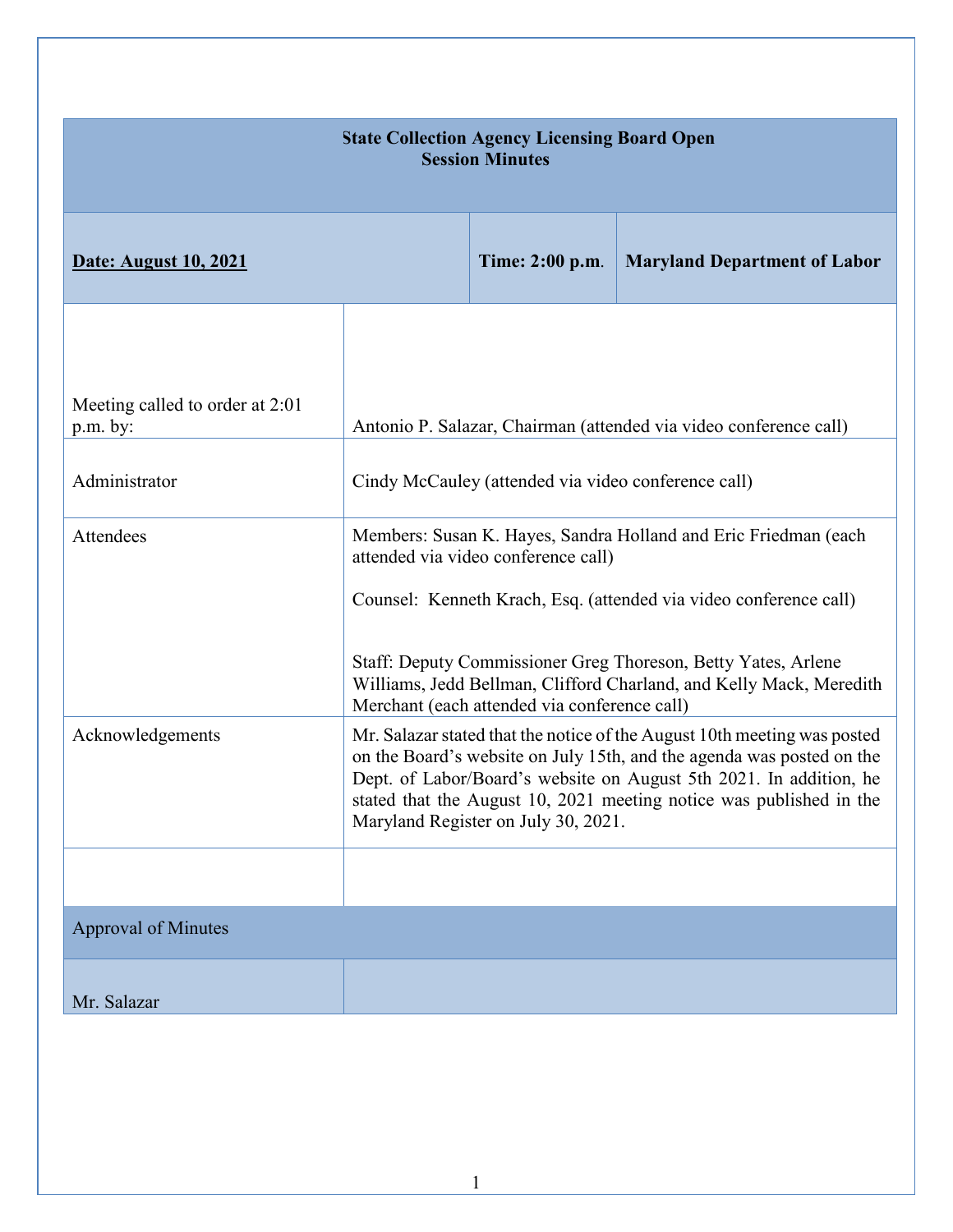| Discussion                            | Mr. Salazar noted minutes of the 7.12.2021 Board meeting had been circulated for<br>review and asked for questions or comments. There were no questions or<br>comments for the minutes and on a Hayes/Holland/ Friedman motion, the Board<br>unanimously approved the minutes.                                                                                                      |  |  |  |
|---------------------------------------|-------------------------------------------------------------------------------------------------------------------------------------------------------------------------------------------------------------------------------------------------------------------------------------------------------------------------------------------------------------------------------------|--|--|--|
| <b>Recognition of Public Comments</b> |                                                                                                                                                                                                                                                                                                                                                                                     |  |  |  |
| Mr. Salazar                           |                                                                                                                                                                                                                                                                                                                                                                                     |  |  |  |
| Discussion                            | No members of the public were present.<br>Mr. Salazar introduced newly appointed Deputy Commissioner Greg Thoreson to<br>the Board. He noted that Mr. Thoreson had an extension background in the<br>banking field. Mr. Salazar explained that Mr. Thoreson was replacing Ms. Louro<br>who was remaining with the Office to focus on the supervision of depository<br>institutions. |  |  |  |
| 1.) Licensing Unit<br><b>Report</b>   |                                                                                                                                                                                                                                                                                                                                                                                     |  |  |  |
| Ms. Yates                             |                                                                                                                                                                                                                                                                                                                                                                                     |  |  |  |
|                                       | Ms. Yates advised there were ten applications received. Ms. Yates advised the<br>Board that each entity's application and supporting materials for licensure had<br>been reviewed and found to satisfy the licensing qualifications. Ms. Yates<br>proceeded to recommend that the Board issue collection agency licenses to:                                                        |  |  |  |
|                                       | NMLS ID 2062337 Encore Advantage LLC<br>1.)                                                                                                                                                                                                                                                                                                                                         |  |  |  |
|                                       | NMLS ID 2106411 BIFI Loan Servicing LLC                                                                                                                                                                                                                                                                                                                                             |  |  |  |
|                                       | NMLS ID 2147720 Starmark Financial LLC<br>3.)                                                                                                                                                                                                                                                                                                                                       |  |  |  |
|                                       | NMLS ID 1857729 MCU Holdings, LLC<br>4.)                                                                                                                                                                                                                                                                                                                                            |  |  |  |
|                                       | NMLS ID 2022468 Platinum Towing and Recovery Incorporated<br>5.                                                                                                                                                                                                                                                                                                                     |  |  |  |
|                                       | NMLS ID 1769013 Valley Collection Service, L.L.C.<br>(6.)                                                                                                                                                                                                                                                                                                                           |  |  |  |
|                                       | NMLS ID 2154362 InDebted USA, Inc (Branch)<br>7.)<br>NMLS ID 2151481 Wakefield & Associates, Inc (Branch)<br>8.)                                                                                                                                                                                                                                                                    |  |  |  |
|                                       | NMLS ID 2186840 Wakefield & Associates, Inc (Branch)<br>9.                                                                                                                                                                                                                                                                                                                          |  |  |  |
|                                       | 10. ) NMLS ID 2185253 Wakefield & Associates, Inc (Branch)                                                                                                                                                                                                                                                                                                                          |  |  |  |
|                                       |                                                                                                                                                                                                                                                                                                                                                                                     |  |  |  |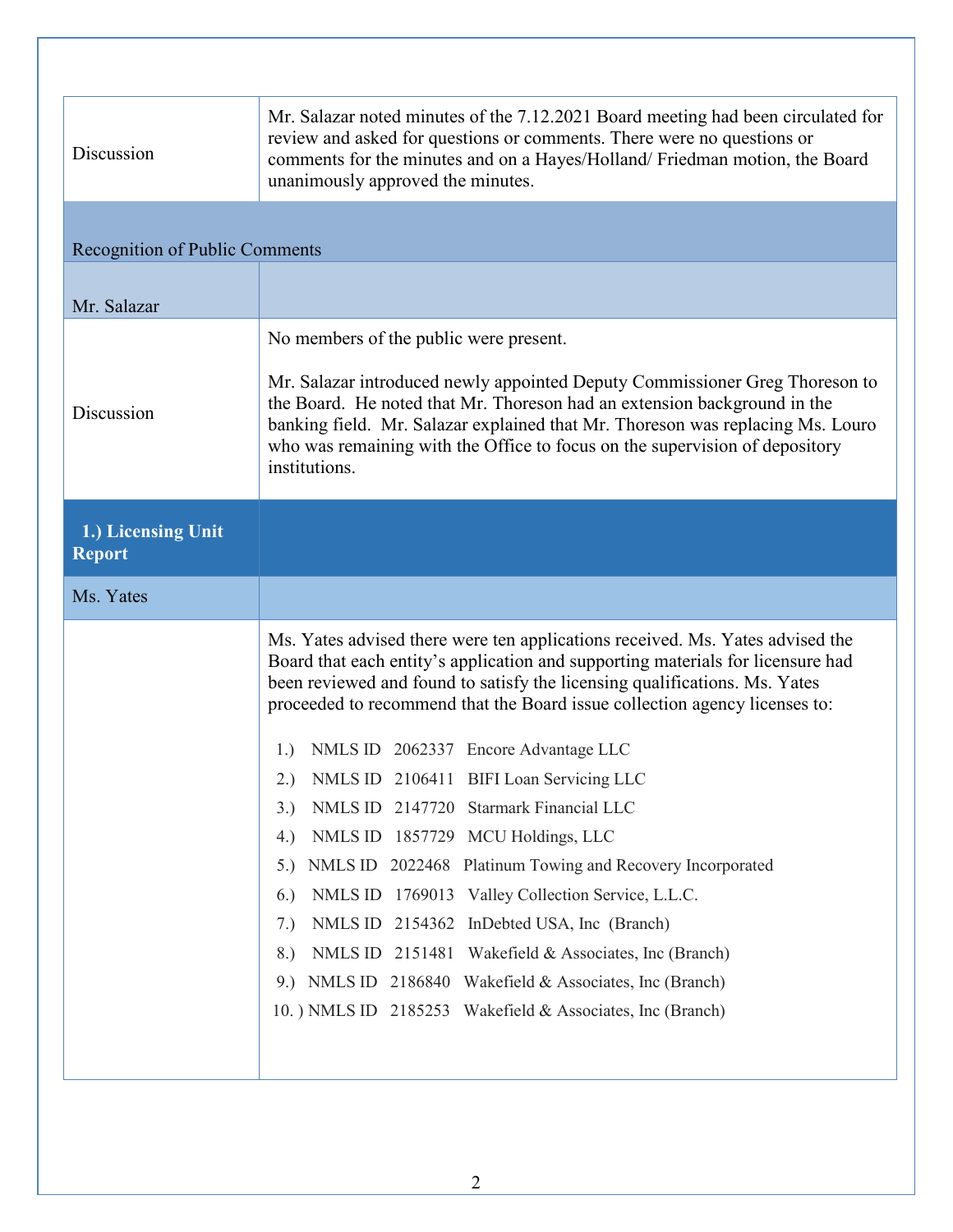| On a Friedman/Holland/Hayes motion, which was unanimously approved, the<br>Board voted to issue licenses to all recommended applicants.                                                                                                                                                                                                                                                    |
|--------------------------------------------------------------------------------------------------------------------------------------------------------------------------------------------------------------------------------------------------------------------------------------------------------------------------------------------------------------------------------------------|
| Ms. Yates reported that there are four collection agency licensees that surrendered<br>their license in the past 30 days which are listed below:                                                                                                                                                                                                                                           |
| 1. Collection Bureau Incorporated - NMLS ID 1646373 - No reason given                                                                                                                                                                                                                                                                                                                      |
| 2. CBE Customer Solutions, Inc - NMLS ID 1222508 - The office closed                                                                                                                                                                                                                                                                                                                       |
| 3. Hunter Warfield, Inc - NMLS ID 1530281 - The Branch was sold                                                                                                                                                                                                                                                                                                                            |
| 4. Ceteris Portfolio Services, LLC - NMLS ID - No reason given                                                                                                                                                                                                                                                                                                                             |
| Mr. Friedman noted the license applications included a towing company and indicated that<br>some towing companies do not recognize the need for licensing when involved in<br>collection activity.                                                                                                                                                                                         |
| There are no MOU's this month, so no Closed session is required.                                                                                                                                                                                                                                                                                                                           |
| There were five Change in Control approvals noted for the August 10, 2021 Board<br>meeting which are listed below.                                                                                                                                                                                                                                                                         |
| Marlette Servicing, LLC (1849345)<br>SLK Global Philippines, Inc (1617487)<br>JFQ Lending, Inc (1639493)<br>Financial Recovery Services, Inc (935742)<br>Notable Finance, LLC (1824748)                                                                                                                                                                                                    |
| There were no questions or comments about the change in control approvals.                                                                                                                                                                                                                                                                                                                 |
| Ms. Williams informed the Board 47 collection agencies (including branches) had to be<br>terminated since they had expired and failed to renew.                                                                                                                                                                                                                                            |
| With respect to those agencies failing to renew Mr. Bellman related to the Governor's<br>extension of the license date and explained that OCFR issued a notice about the need for<br>renewal. When the Order expired there were still non-renewed licenses outstanding OCFR<br>needed to terminate those licenses that did not renew. OCFR has not received any<br>comment on that action. |
| Mrs. Hayes requested year to year data going back several years of what the typical<br>renewal percentages for our collection agencies so they could compare that to what they<br>saw this year.                                                                                                                                                                                           |
| Mr. Charland provided the Board with the renewal information from the past four<br>years of data which showed that overall renewal rates changed a little for year to<br>year with each year exceeding 91%.                                                                                                                                                                                |

## **2.) Consumer Services Unit Report**

Mrs. Mack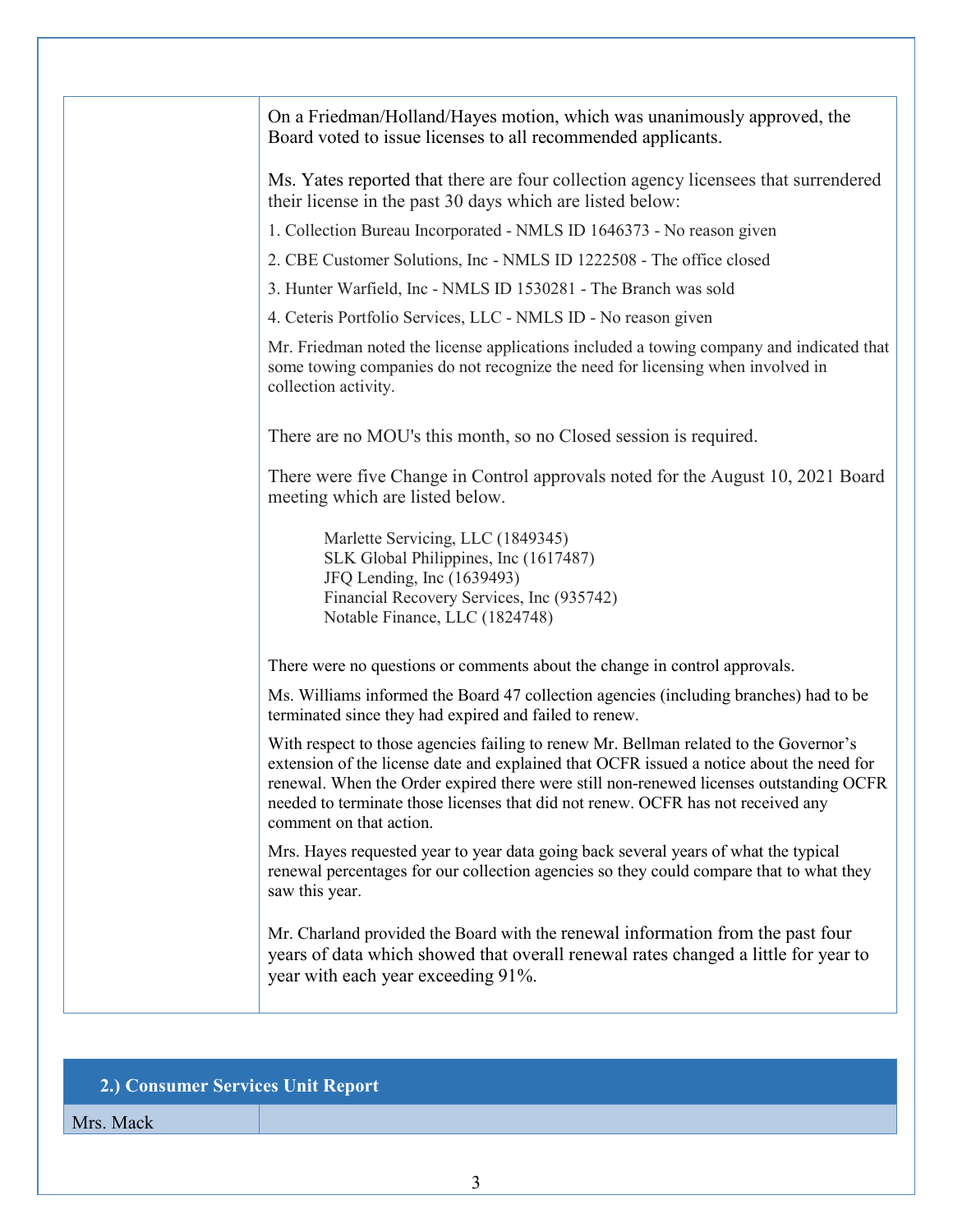|                                                          | Mrs. Mack presented the Consumer Services Unit report. She advised that 137<br>total debt collection complaints were received in FY 21. There are 20 that are<br>currently open and 10 currently closed which was a 7.87% increase over the last<br>fiscal year (13 complaints over the previous fiscal year). She noted that there are<br>20 complaints that are currently open and 10 have been closed this fiscal year. She<br>noted these totals still reflect low overall levels of complaints.                                                                                                                             |  |  |  |  |
|----------------------------------------------------------|----------------------------------------------------------------------------------------------------------------------------------------------------------------------------------------------------------------------------------------------------------------------------------------------------------------------------------------------------------------------------------------------------------------------------------------------------------------------------------------------------------------------------------------------------------------------------------------------------------------------------------|--|--|--|--|
|                                                          | 3.) Enforcement Unit Report                                                                                                                                                                                                                                                                                                                                                                                                                                                                                                                                                                                                      |  |  |  |  |
| Mr. Charland                                             |                                                                                                                                                                                                                                                                                                                                                                                                                                                                                                                                                                                                                                  |  |  |  |  |
|                                                          | Mr. Charland presented the Enforcement Unit report. Mr. Clifford was filling in<br>for Mrs. Allen that usually provides the report. He reported that there are three<br>collection agency cases in pre-charge status. Mr. Charland acknowledged the<br>report at one point erroneously stated four collection agencies are in pre-charge<br>status and confirmed the actual number as three.                                                                                                                                                                                                                                     |  |  |  |  |
| 4.) Medical Debt<br><b>Implementation</b><br><b>Bill</b> |                                                                                                                                                                                                                                                                                                                                                                                                                                                                                                                                                                                                                                  |  |  |  |  |
| Mr. Bellman                                              |                                                                                                                                                                                                                                                                                                                                                                                                                                                                                                                                                                                                                                  |  |  |  |  |
|                                                          | Mr. Bellman advised the Board that the Office held an initial meeting with<br>advocates and industry representatives and has another scheduled with them next<br>week on Tuesday afternoon.                                                                                                                                                                                                                                                                                                                                                                                                                                      |  |  |  |  |
|                                                          | Ms. Hayes asked a question about the Medical Debt Bill asking if the restrictions<br>apply mostly to attorney filings and a restriction that debt collectors cannot affect<br>credit until 180 days after billing.                                                                                                                                                                                                                                                                                                                                                                                                               |  |  |  |  |
|                                                          | Mr. Bellman stated that OCFR is still working through the bill but his read of it is<br>that to the extent that a debt collector does collection for the hospital, the<br>obligations and liability in the bill flow to the debt collectors if they violate the<br>bill, including if their attorneys engage in violative behavior. He added that some<br>parties have expressed concern about disclosures and whether they come with the<br>FDCA requirements and so OCFR's goal is to work through all the issues to<br>understand the different constituents' and stakeholders' positions and then come<br>back to the Board. |  |  |  |  |
|                                                          | Mr. Salazar stated there is a broader concern and as it applies to debt collectors because<br>of the liability language in the Statue. He said the attorneys are typically aware of it but<br>if a case is filed, liability for attorney action could run to the agency regardless of<br>whether the violation involved on of their direct obligations because agencies are<br>liable for the actions of their agents.                                                                                                                                                                                                           |  |  |  |  |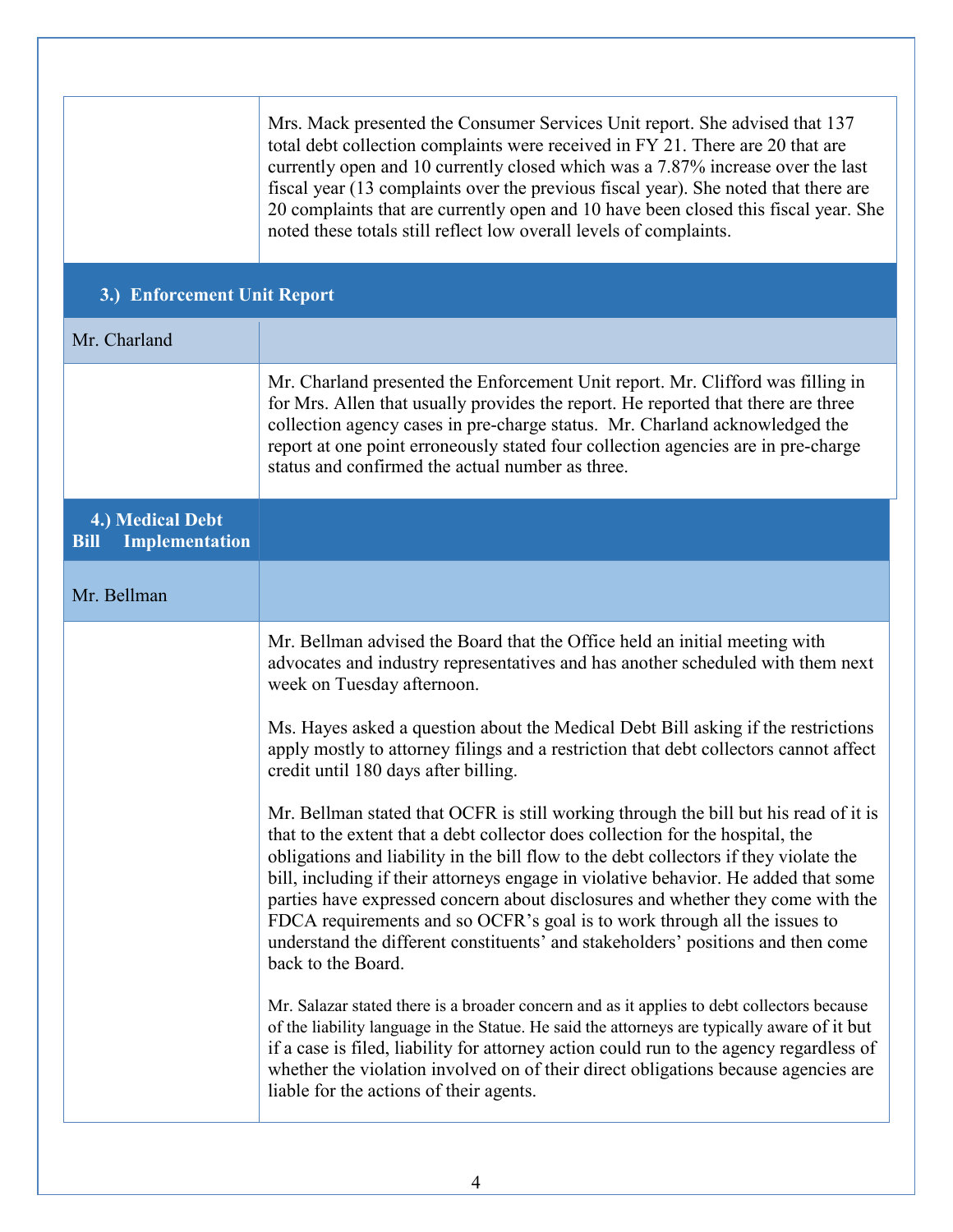Mr. Bellman informed the Board OCFR is still working through this situation with interested parties. He observed that hospitals might not be good at sending information to debt collectors and that would put debt collectors in a perilous position. As such there is a desire to make sure, from an implementation perspective, both that any main points and conflicts are resolved but also to give clear guidance to the industry about what their obligations. Additionally, if the Board has concerns about interface with Hospital Regulators staff will try to ensure that there's a proper information flow especially to the debt collectors that are engaging in this activity as they face risks associated with information that might be controlled by the hospitals and not easily flowing to them.

## **5.) NACARA Update**

## Mr. Bellman

Mr. Bellman reported that the NACARA Board they will continue to move forward on two priority items. CSBS sent a letter to the Department of Education about issues around the need for coordination on student loan issues and exploring the establishment of a governance/coordinating structure for regulators. It was announced that the Department of Education is reversing certain positions taken under the prior administration and that the Department is looking to partner with State regulators and state AG's as CSBS asked. On a recent call, FSA Director Corday announced his view on how the Department will collaborate on and oversee, supervise and monitor student loan collection activity as well as servicing activity working with NACARA to create a more structured governance around student loan issues. Once the details are sent, information about governance structure and the collaboration with the appropriate states will be disclosed.

Ms. Mack gave a reminder to the Board about NACARA's virtual conference which is scheduled for October 4th-6th. The registration is due by September 30th and the fee is \$50. Some of the topics going to be discussed at the conference include the Cybersecurity examination process and the COVID-19 impact, Also, the credit repair agencies will be on a header panel discussion on COVID-19 new debt rules, comment validation issues and new regulation legislation. In addition, a panel discussion will be held addressing the updates of the FCC, ACA and the RMAI.

Mr. Bellman informed the Board that OCFR would pay for the registration fee for any SCALB Board members that had an interest in attending this conference.